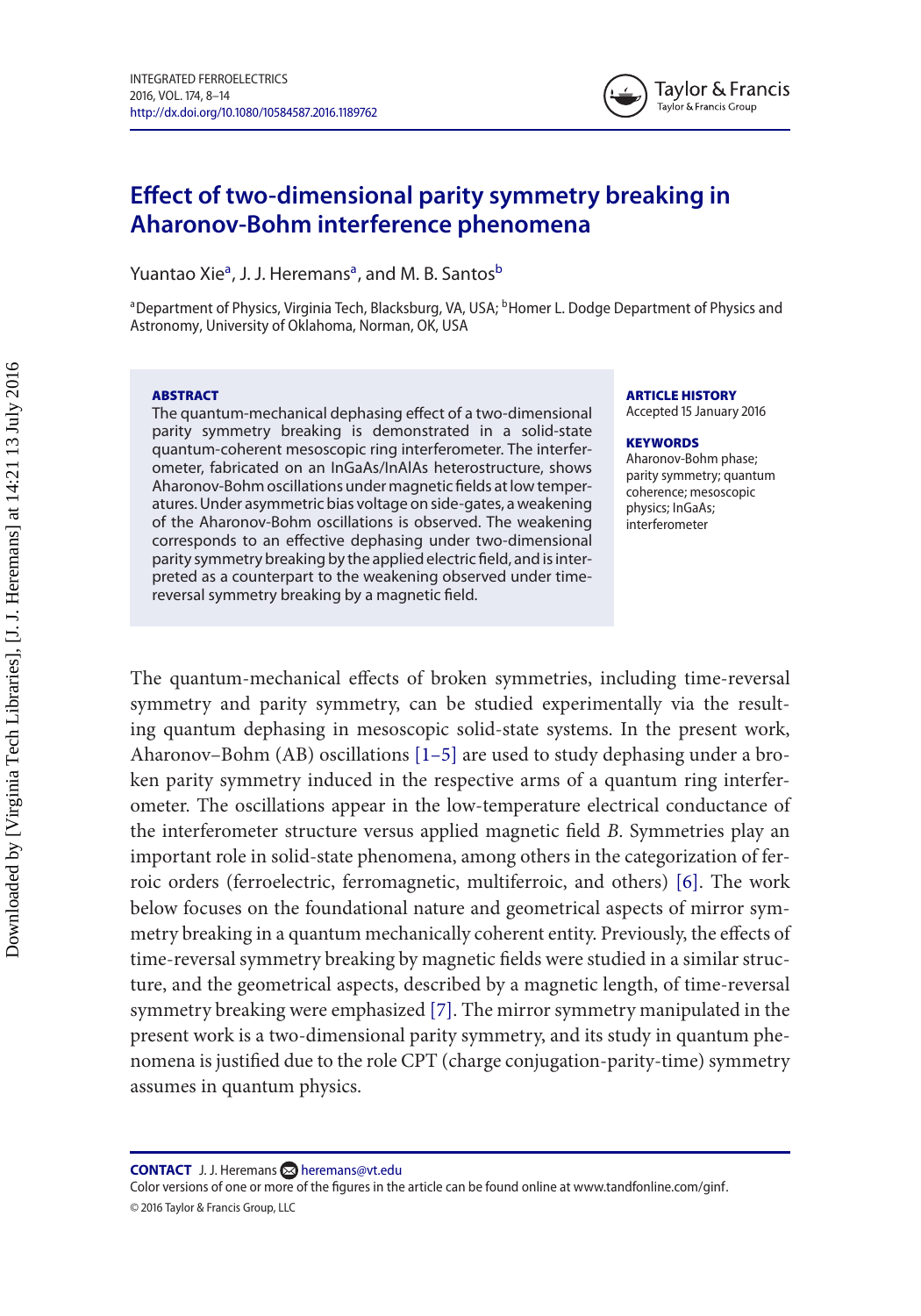<span id="page-1-0"></span>

Figure 1. Scanning electron micrograph of the side-gated ring interferometer, with schematic measurement setup. Conducting areas are lighter in shade, etched non-conducting trenches darker. The ring's average radius is 650 nm.

Low-temperature mesoscopic quantum electronic transport on a narrow-gap semiconductor InGaAs quantum well is used, where the interferometer length scale is comparable to the spin coherence and quantum phase coherence lengths in the material. Hence phenomena relying on a retention of quantum coherence can be observed (for an example, see [\[8\]\)](#page-6-2). AB oscillations are evidence of the nonlocal quantum nature of mesoscopic conductance phenomena, and are caused by quantum interference between partial waves traveling in spatially separate interferometer arms when a magnetic flux  $\varphi$  threads between the two arms [\[2,7\].](#page-5-1) The two partial waves accumulate a total relative AB phase of  $2\pi$  if they traverse separate trajectories enclosing a magnetic flux quantum  $h/e$  (where  $h = 2\pi \hbar$  with  $\hbar$  the Planck constant and *e* the electron charge). Due to alternatively constructive and destructive quantum interference, the transmittance and conductance of the interferometer then oscillate in *B* with a periodicity corresponding to  $\varphi = h/e$ .

[Figure 1](#page-1-0) shows a scanning electron micrograph of the ring interferometer studied in this work. Conducting areas, including the ring, are defined by lighter-colored areas, whereas darker areas are depleted of carriers (the innermost lighter-colored disc has no function). The ring has a lithographic average radius  $r = 650$  nm, and the arms have lithographic width 300 nm (the conducting width is narrower due to edge depletion [\[2\]\)](#page-5-1). A variable uniform *B* is applied over the ring area, while the resistance *R* of the ring is measured using low-frequency ac lock-in four-terminal measurements. [Figure 1](#page-1-0) indicates the direction of the ac excitation current through the ring, kept at 20 nA to prevent carrier heating. The expected AB oscillation period in *B*, given by  $(h/e)/(\pi r^2)$ , is 3.1 mT for the given *r*. [Figure 1](#page-1-0) also shows two side-gates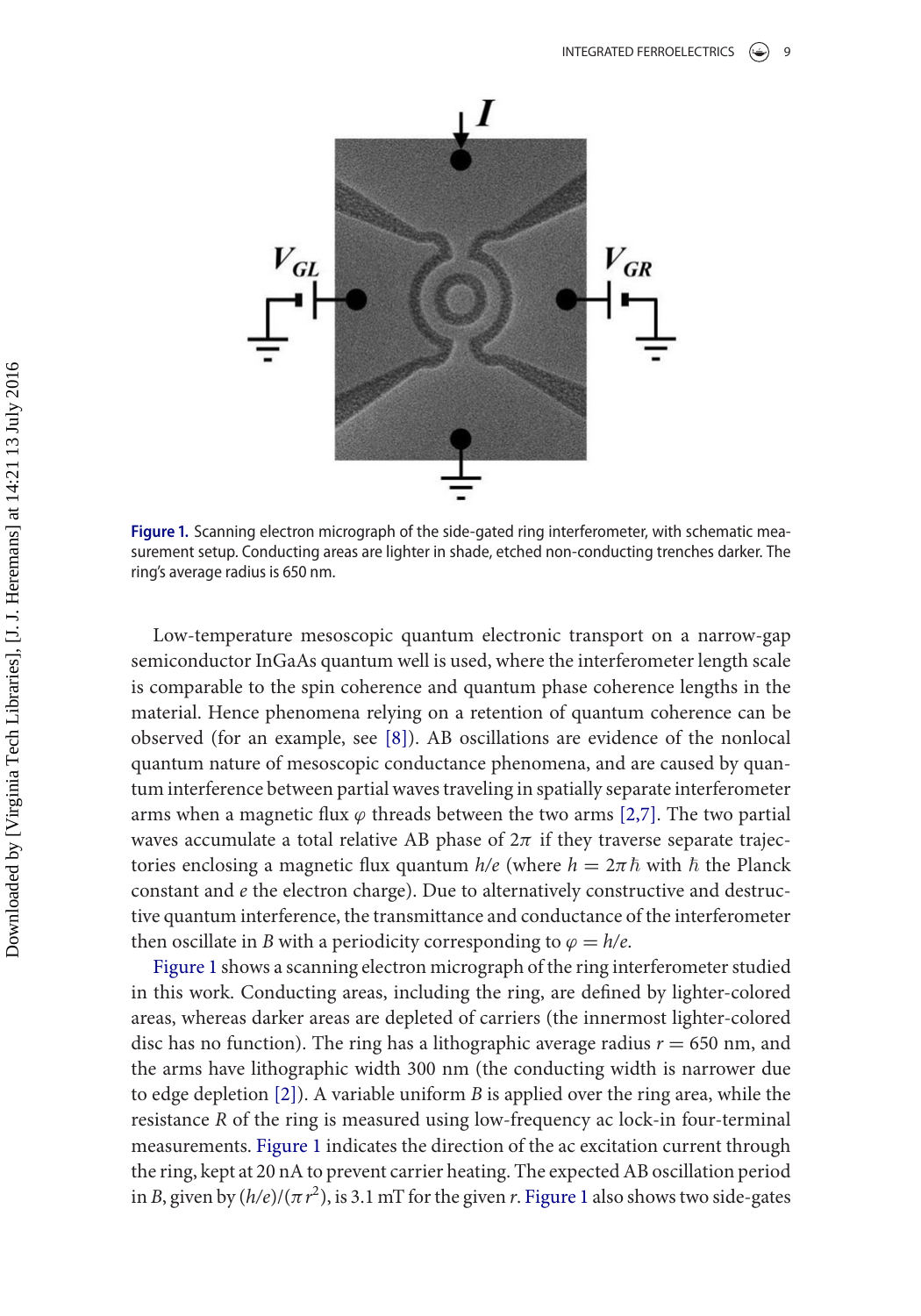<span id="page-2-0"></span>

**Figure 2. (a)** Resistance *R* of the ring measured *vs B* normal to the surface, at  $T = 0.38$  K and  $V_{GL} =$  $V_{GR} = 0$ . Aharonov-Bohm oscillations (amplitude  $\sim 10 \Omega$  not fully resolved in this wide-range figure) appear, modulated in amplitude, on top of a resistance background and universal conductance fluctuations. **(b)** High-resolution zoom-in on the region 145 mT  $\lt B \lt 225$  mT, showing R with the magnetoresistance background removed  $(\Delta R)$  to emphasize the Aharonov-Bohm oscillations, with measured periodicity 2.9 mT.

[\[9,10\]](#page-6-3) defined by the lighter-colored areas flanking the ring, and separated from the conducting arms by an insulating trench of width 250 nm. To each side-gate a voltage bias can be applied referred to the ring potential (or ground), *VGL* or *VGR*. The sidegate voltages *VGL* and *VGR* create an electric field (with dominant component in the plane of the ring), penetrating respectively the left or right interferometer arm. The difference in electric fields over the left and right interferometer arms breaks the mirror symmetry or two-dimensional parity symmetry of the structure. As an example, [Fig. 2\(a\)](#page-2-0) shows the measured resistance of the ring ( $V_{GL} = V_{GR} = 0$ ) at a temperature  $T = 0.38$  K, as function of *B*. On top of the classical ring resistance of 2450  $\Omega$  ( $B = 0$ ) and of a long-period magnetoresistance structure due to universal conductance fluctuations [\[11\],](#page-6-4) pronounced AB oscillations appear. The oscillations, appearing *e.g.* strongly at  $\pm 0.05$  T,  $\pm 0.16$  T,  $\pm 0.24$  T,  $\pm 0.41$  T, *etc.*, are non-uniform and modulated in amplitude as expected [\[2,12–14\].](#page-5-1) [Figure 2\(b\)](#page-2-0) shows a zoom-in at higher-resolution, where a magnetoresistance background has been removed to accentuate the AB oscillations. The AB periodicity in [Figs. 2\(a\) and 2\(b\)](#page-2-0) is 2.9 mT, in excellent agreement with the predicted periodicity of 3.1 mT.

The interferometer in [Fig. 1,](#page-1-0) yielding a periodicity of *h/e* due to the AB phase as seen in [Fig. 2,](#page-2-0) is a Mach–Zehnder interferometer, relying on spatially separate interferometer arms [\[7\].](#page-6-1) A spatial asymmetry between the two arms, either intentional or originating in fabrication and materials imperfections, can give rise to an additional phase shift between the two partial waves, possibly leading to dephasing and a decrease in the oscillations' visibility. It is readily seen that in the extreme asymmetric case of elimination of one of the arms, or for a side-gate voltage sufficiently negative to deplete one of the arms of electrons, the oscillations will disappear.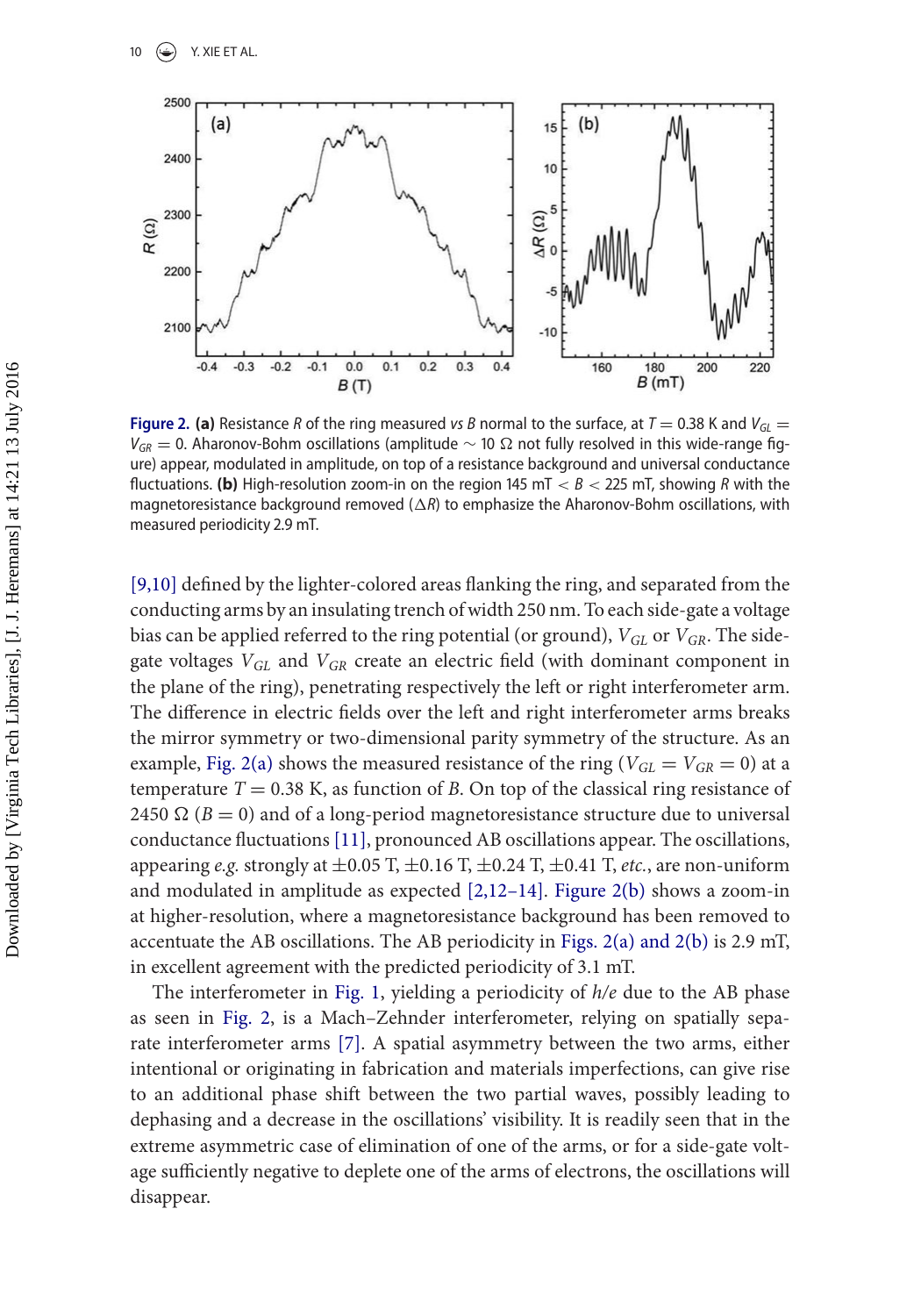<span id="page-3-0"></span>

**Figure 3.** Left axis: resistance  $R$  ( =  $R_{XX}$ ) of the ring *vs B* up to the integer quantum Hall regime, at  $T = 0.38$  K and  $V_{Gl} = V_{GR} = 0$ . Shubnikov-de Haas oscillations appear for  $B < \sim 3$  T, developing in integer quantum Hall features. Right axis: Hall resistance R<sub>XY</sub> over unpatterned sample regions, showing integer quantum Hall plateaux, labeled with the Landau level filling factor ν.

The AB ring was fabricated on an  $In<sub>0.64</sub>Ga<sub>0.36</sub>As/In<sub>0.45</sub>Al<sub>0.55</sub>As heterostructure$ by electron beam lithography and reactive ion etching (ICP-RIE). Electrons in the heterostructure form a two-dimensional electron system (2DES) located in a 10 nm wide  $In<sub>0.64</sub>Ga<sub>0.36</sub>As quantum well at a depth 50 nm from the surface. The 2DES$ density  $N_S = 1.48 \times 10^{16}$  m<sup>-2</sup> (resulting in a Fermi wavelength of 21 nm) and the mobility is 7.8 m<sup>2</sup>/Vs at 0.4 K, yielding in a 2DES resistivity 54  $\Omega/\square$ . With nonparabolicity in the conduction band, the mean free path amounts to 3.2  $\mu$ m, signifying the interferometer operates in the ballistic regime. The quality of the het-erostructure is evident from [Fig. 3,](#page-3-0) which shows the Hall resistance  $R_{XY}$  and the longitudinal resistance  $R_{XX}$  as measured over the ring ( $T = 0.38$  K) up to high *B*. The *R*<sub>XY</sub> trace shows integer quantum Hall plateaux, up to Landau level filling factor  $v = 8$ . The  $R_{XX}$  trace also shows integer quantum Hall effect features at higher *B*. Yet minima do not reach  $R_{XX} = 0$  since  $R_{XX}$  was obtained over the mesoscopic ring in which opposite edge states communicate and hence backscatter [\[15\].](#page-6-5) At lower *B* the  $R_{XX}$  trace contains Shubnikov-de Haas oscillations. The value for  $N_S$  was obtained from both Shubnikov-de Haas and Hall data.

[Figure 4](#page-4-0) show the ring resistance *R vs B* obtained under asymmetric side-gate biasing, for  $-75$  mT < *B* < 75 mT. AB oscillations of amplitude  $\sim$  4 …10 Ω, on a background of ~ 2800 ...3300 Ω, are clearly visible in specific regions of *B* (amplitude modulations are also present, as discussed in [\[2\]\)](#page-5-1). In these experiments, *VGL* is varied from 1.8 V to −1.2 V, while  $V_{GR} = 0$ . The values  $R(B = 0)$  in [Fig. 4](#page-4-0) demonstrates that the ring becomes more resistive at more negative *VGL* as expected from a depletion of electrons in the left arm at more negative side-gate voltages. The background magnetoresistance, partially due to universal conductance fluctuations, also varies with*VGL* since the mesoscopic representation of the sample changes for different *VGL*. A slight hysteresis in both *VGL* and *VGR* occurs as well, but has no impact on the AB oscillation data. In [Fig. 4](#page-4-0) overall strongest AB oscillations in *R* occur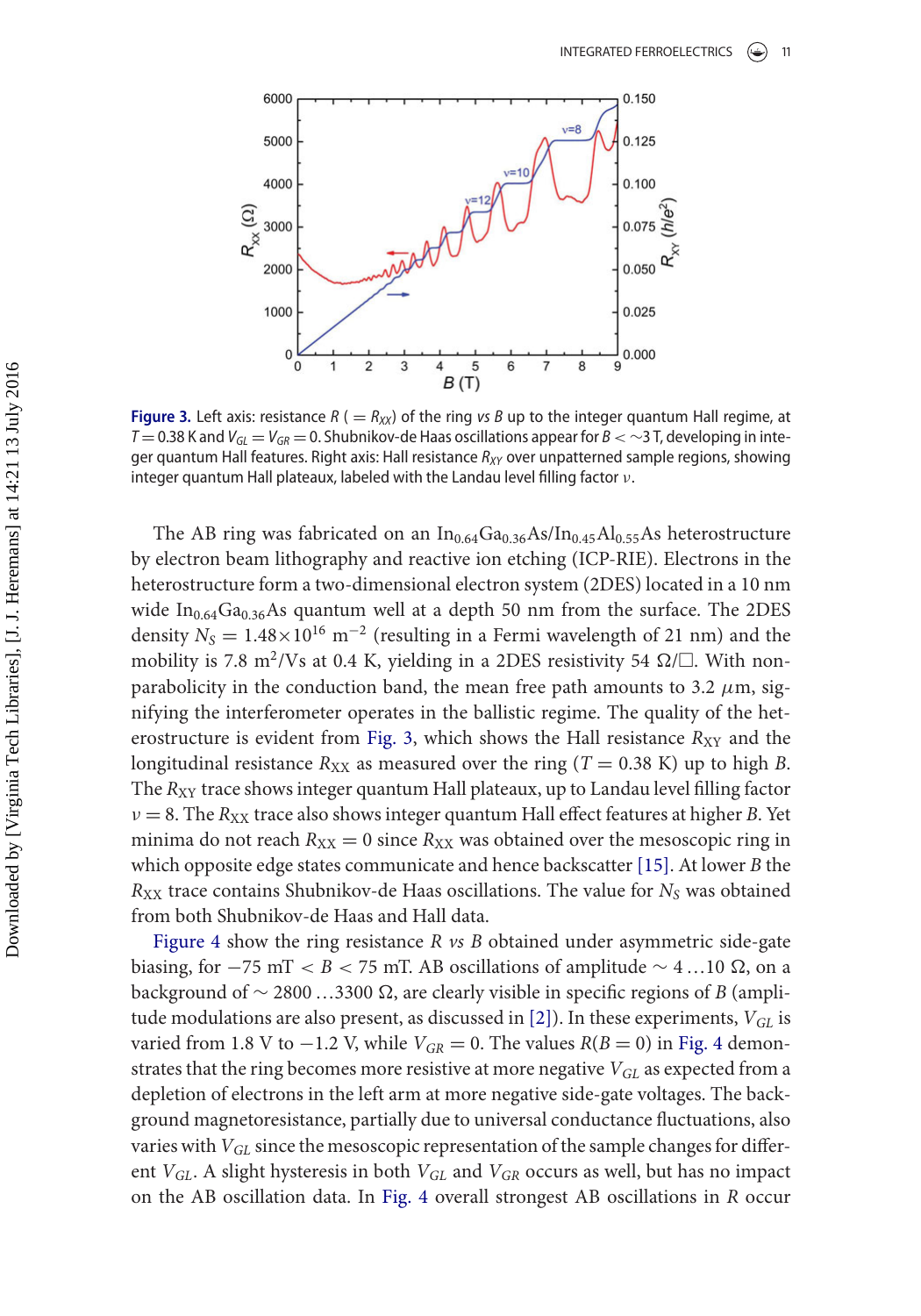<span id="page-4-0"></span>

**Figure 4.** Resistance *R* of the ring measured *vs B* at  $T = 0.38$  K under asymmetric side-gate bias, with  $V_{GL}$  as indicated and  $V_{GR} = 0$ . The left panel shows data for  $V_{GL} \ge 0$ , the right panel for  $V_{GL} \le 0$ . Aharonov-Bohm oscillations are visible in all traces.

for  $V_{GL} = V_{GR} = 0$ , the mirror-symmetric case. For  $V_{GL} = 0.6$  V with  $V_{GR} = 0$ the oscillations are slightly diminished, whereas for  $V_{GL} = 1.8$  V with  $V_{GR} = 0$  the oscillations are clearly diminished. For  $V_{GL} = -1.2$  V with  $V_{GR} = 0$  the oscillations have weakened significantly. [Figure 5](#page-4-1) contains a quantification of the observations relating to [Fig. 4,](#page-4-0) with the maximum observed oscillation amplitude over −75 mT  $B < 75$  mT, plotted *vs*  $V_{GL}$  ( $V_{GR} = 0$ ). The plotted amplitude forms an approximate measure of the strength of the quantum interference effect in the presence of the inevitable amplitude modulation. The strongest oscillations occur for *VGL* =

<span id="page-4-1"></span>

Figure 5. The maximum amplitude of Aharonov-Bohm oscillations observed in the data of Fig. 4, as function of  $V_{GL}$  (with  $V_{GR} = 0$ ).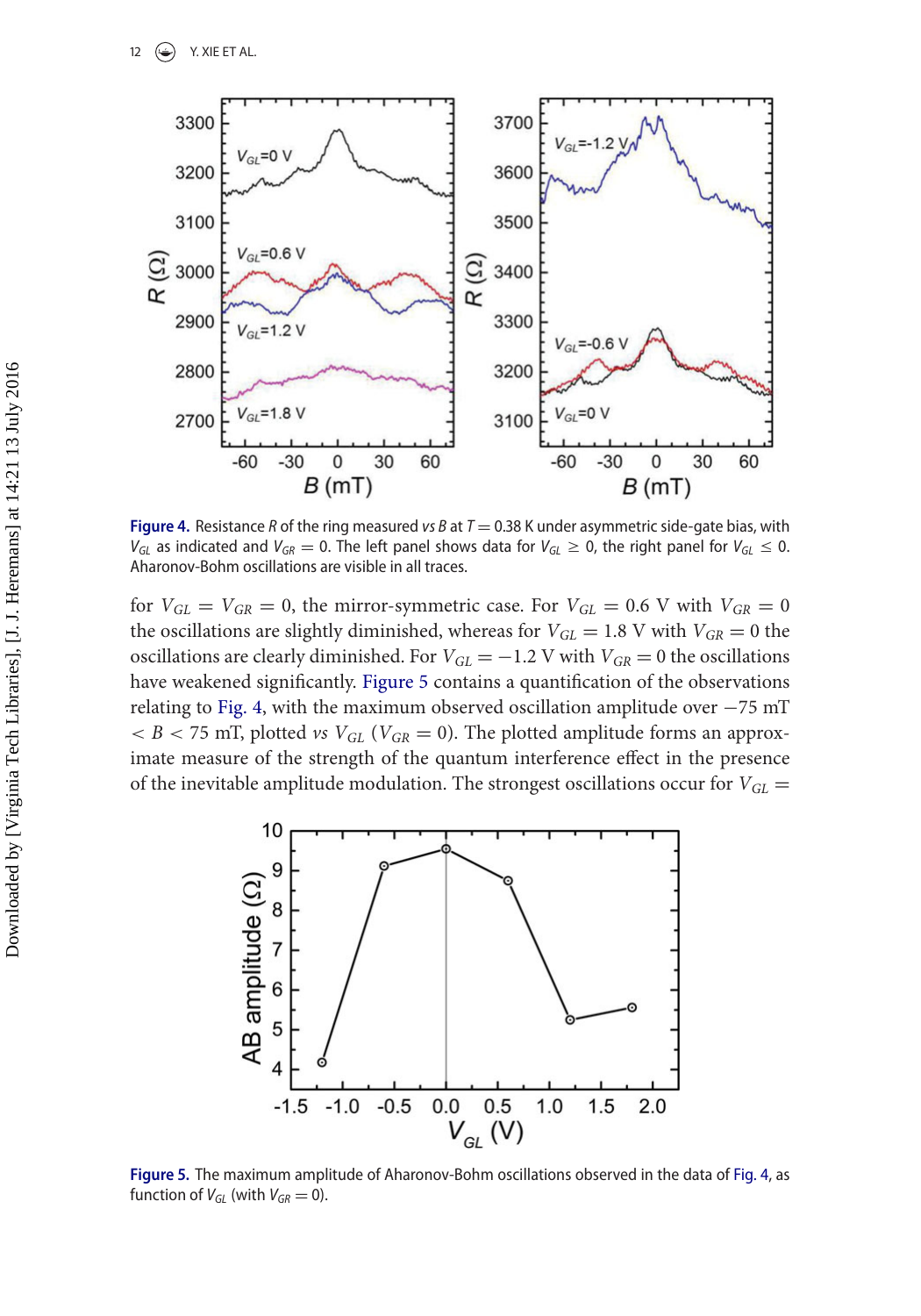$V_{GR} = 0$ , with visibility falling for both  $V_{GL} < 0$  and  $V_{GL} > 0$ . The fall-off is stronger for *VGL* < 0, likely due to secondary effects of electron depletion in the left arm for  $V_{GL}$  < 0. It is the maximum in oscillation strength observed for  $V_{GL} = V_{GR} = 0$ , the symmetric case, which forms the main result of the study.

The breaking of the two-dimensional parity symmetry hence results in a fading of the quantum interference signal, and thus effectively in a dephasing effect for the system. The Mach–Zehnder interferometer used in the experiment is specifically sensitive to spatial asymmetry, relying on spatially separate paths. The Mach– Zehnder interferometer can be contrasted with interferometer arrays wherein the signal arises from time-reversed paths, and such arrays hence show a sensitivity to time-reversal symmetry breaking, *e.g*. originating in *B* penetrating the arms [\[7\].](#page-6-1) The present experiment constitutes a dual to such interferometric measurements of time-reversal symmetry breaking, as in the present experiment an electric field breaks two-dimensional parity symmetry in an interferometer specifically sensitive to parity symmetry. The experiment shows that, in analogy to the effect of timereversal symmetry breaking by a magnetic field, a breaking of parity symmetry by an electric field leads to an effective quantum dephasing.

In conclusion, a mesoscopic ring Mach-Zehnder interferometer with side-gates was fabricated on an InGaAs/InAlAs heterostructure. Aharonov-Bohm quantum interference oscillations in the interferometer are measured at 0.38 K under applied magnetic fields, to study the dephasing effect of spatial symmetry breaking over the ring. The side-gates allow application of transverse electric fields, and under asymmetric bias they allow a breaking of the mirror or two-dimensional parity symmetry of the device. It is observed that indeed the amplitude of the Aharonov-Bohm oscillations weakens under asymmetric side-gate bias, confirming the effective dephasing effect of a breaking of two-dimensional parity symmetry. The experiments form a dual counterpart to previous experiments studying the dephasing effects of timereversal symmetry breaking and substantiate the non-trivial consequences of symmetry breaking in quantum-coherent structures.

# **Acknowledgments**

The work was supported by the U.S. Department of Energy, Office of Basic Energy Sciences, Division of Materials Sciences and Engineering under award DOE DE-FG02-08ER46532 (JJH: experiment design, sample fabrication, and measurement), and by the National Science Foundation under award NSF DMR-1207537 (MBS: heterostructure growth).

# **References**

- <span id="page-5-0"></span>1. Y. Aharonov, and D. Bohm "Significance of electromagnetic potentials in quantum theory". *Phys. Rev.* **115**, 485–491 (1959).
- <span id="page-5-1"></span>2. S. L. Ren, J. J. Heremans, C. K. Gaspe, S. Vijeyaragunathan, T. D. Mishima, and M. B. Santos "Aharonov–Bohm oscillations, quantum decoherence and amplitude modulation in mesoscopic InGaAs/InAlAs rings". *J. Phys.: Cond. Mat.* **25**, 435301 (7pp) (2013).